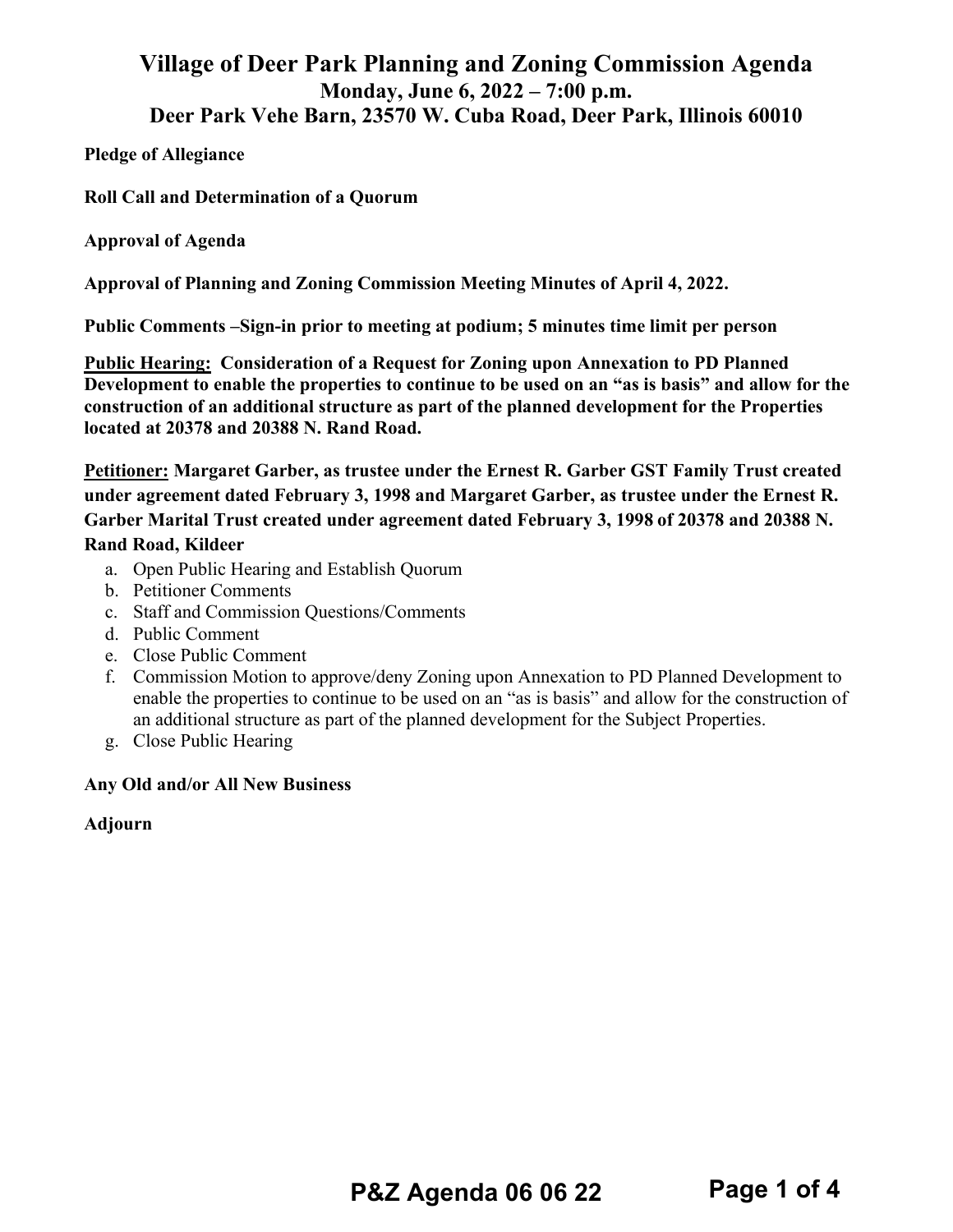**P&Z Agenda 06 06 22 Page 2 of 4**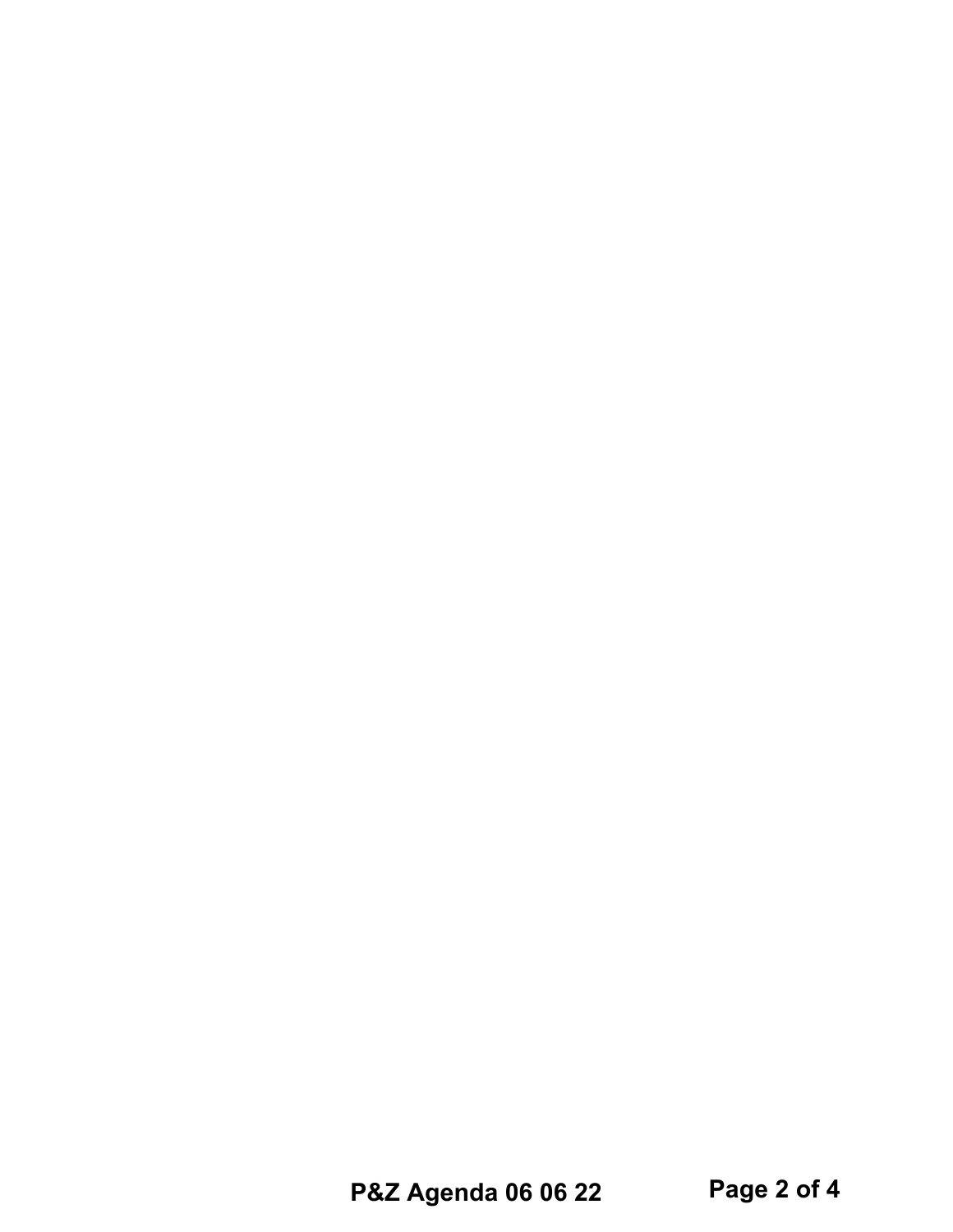# **Village of Deer Park Planning and Zoning Commission Minutes Monday, April 4, 2022 – 7:00 p.m. Deer Park Vehe Barn, 23570 W. Cuba Road, Deer Park, Illinois 60010**

#### **Pledge of Allegiance**

A meeting of the Planning and Zoning Commission of the Village of Deer Park was held on April 4, 2022 at 7:00 p.m. at Vehe Barn 23570 W. Cuba Road, in the Village of Deer Park, in the Counties of Lake and Cook, Illinois. Chairmen Heidtke called the meeting to order at 7:00 p.m.

### **Roll Call and Determination of a Quorum**

Upon Roll Call Chairman Heidtke, Commission Members Mann, Lammers and Horsky-Gust were present. Committee Members Comber, Wohl and Pinchot were absent.

Other Village Official Present Village Administrator McAndrews, Village Clerk Kelly and Building, Zoning and Development Coordinator Doniec

### **Approval of Agenda**

*Motion: Commissioners Mann moved and Lammers seconded to approve agenda for April 4, 2022.*

*Upon Voice Call: Ayes: Heidtke, Horsky-Gust, Mann, Lammers (4) Ayes / (0) Nays / (3) Absent Motion Carried 4/0*

**Approval of Planning and Zoning Commission Meeting Minutes of March 7, 2022.** 

*Motion: Commissioners Lammers moved and Mann seconded to approve Planning and Zoning Commission Meeting Minutes of March 7, 2022.*

*Upon Roll Call: Ayes: Heidtke, Horsky-Gust, Mann, Lammers (4) Ayes / (0) Nays / (3) Absent Motion Carried 4/0*

**Public Comments –Sign-in prior to meeting at podium; 5 minutes time limit per person** Ben Gerlach questioned the plat of annexation acreage is less than the plat of survey. Clerk Kelly stated the plat of annexation is not included in the acreage the middle of Rand Road.

**Public Hearing: Consideration of a Request for Zoning upon Annexation to PD Planned Development District for the Property located at 20420 N. Rand Road.** 

**Petitioner: Chicago Land Trust Company as Trustee and not personally under trust no. 4477 of 20420 N. Rand Road, Kildeer**

*Motion: Commissioners Lammers moved and Mann seconded to open Public Hearing for 20420 N. Rand Road, Kildeer.*

Clerk Kelly received proof of mailing, signs have been posted on property and proof of publication in newspaper.